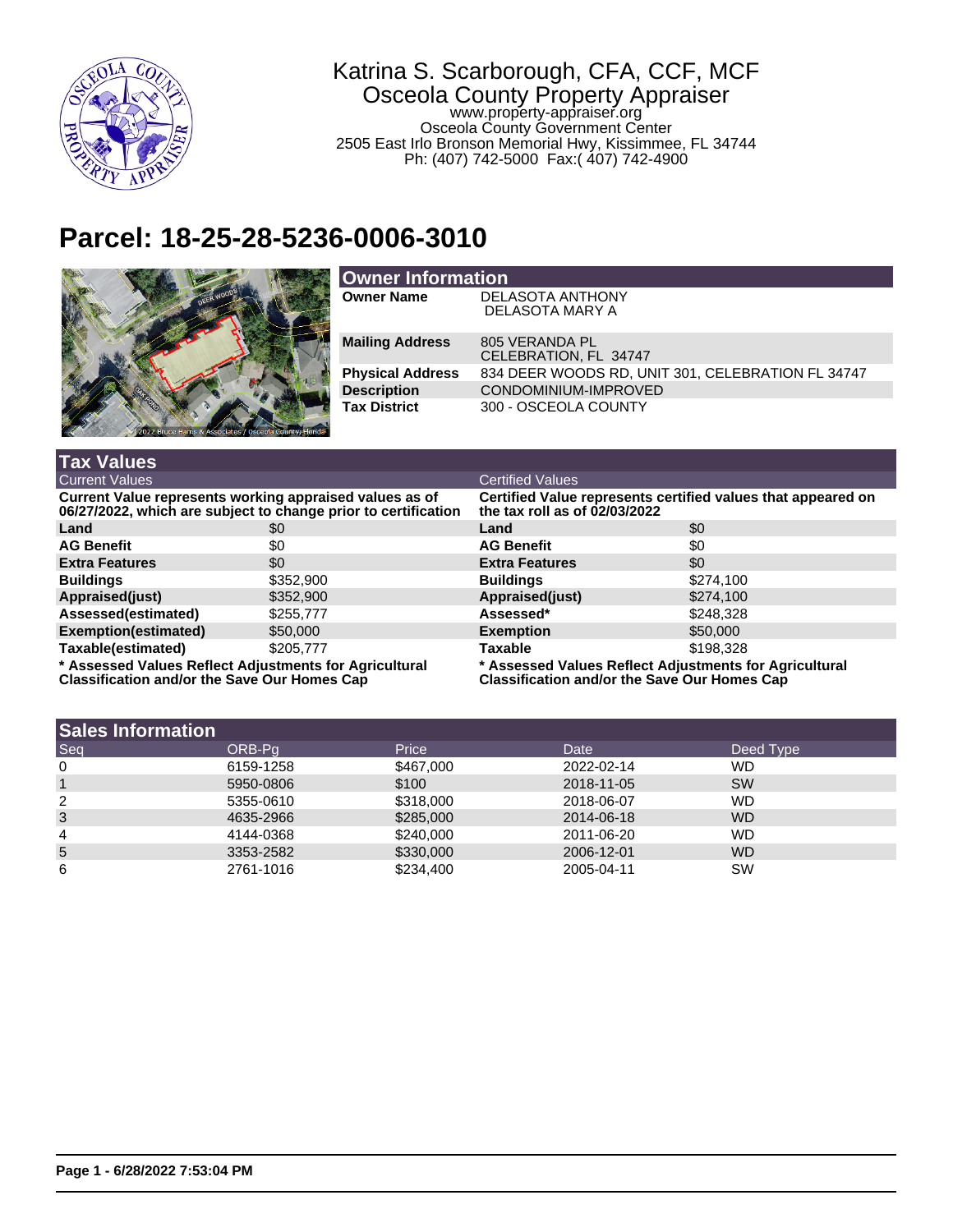| Land Information - Total Acreage: 0.02 |       |       |           |            |
|----------------------------------------|-------|-------|-----------|------------|
| <b>Land Description</b>                | Units | Depth | Land Type | Land Value |
| CONDO UNIT IMPROVED                    | 1.00  | 0.00  | UT        | \$1        |

| <b>Building Information</b> |               |                      |                                           |
|-----------------------------|---------------|----------------------|-------------------------------------------|
| <b>Building 1</b>           |               |                      |                                           |
| <b>Description</b>          | CONDO - VILLA | <b>Bedrooms</b>      | 2                                         |
| <b>Year Built</b>           | 2005          | <b>Bathrooms</b>     | 2                                         |
| Value                       | \$352,900     | <b>Fixtures</b>      |                                           |
| <b>Actual Area</b>          | 1406          | <b>Roof Cover</b>    | <b>4 COMPOSITE SHINGLE</b>                |
| <b>Heated Area</b>          | 1406          | <b>Exterior Wall</b> | (1.00) 10 CONCRETE BLOCK<br><b>STUCCO</b> |
| Building 1 subarea          |               |                      |                                           |
| <b>Description</b>          | Code          | <b>Year Built</b>    | <b>Total Sketched Area</b>                |
| <b>BASE AREA</b>            | <b>BAS</b>    | 2005                 | 1406                                      |

## **Legal Description**

**Legal Description** TERRACES AT EAST VILLAGE CONDO PHASE 6 CB 7 PGS 59-60 OR 2737/2695 UNIT 6-301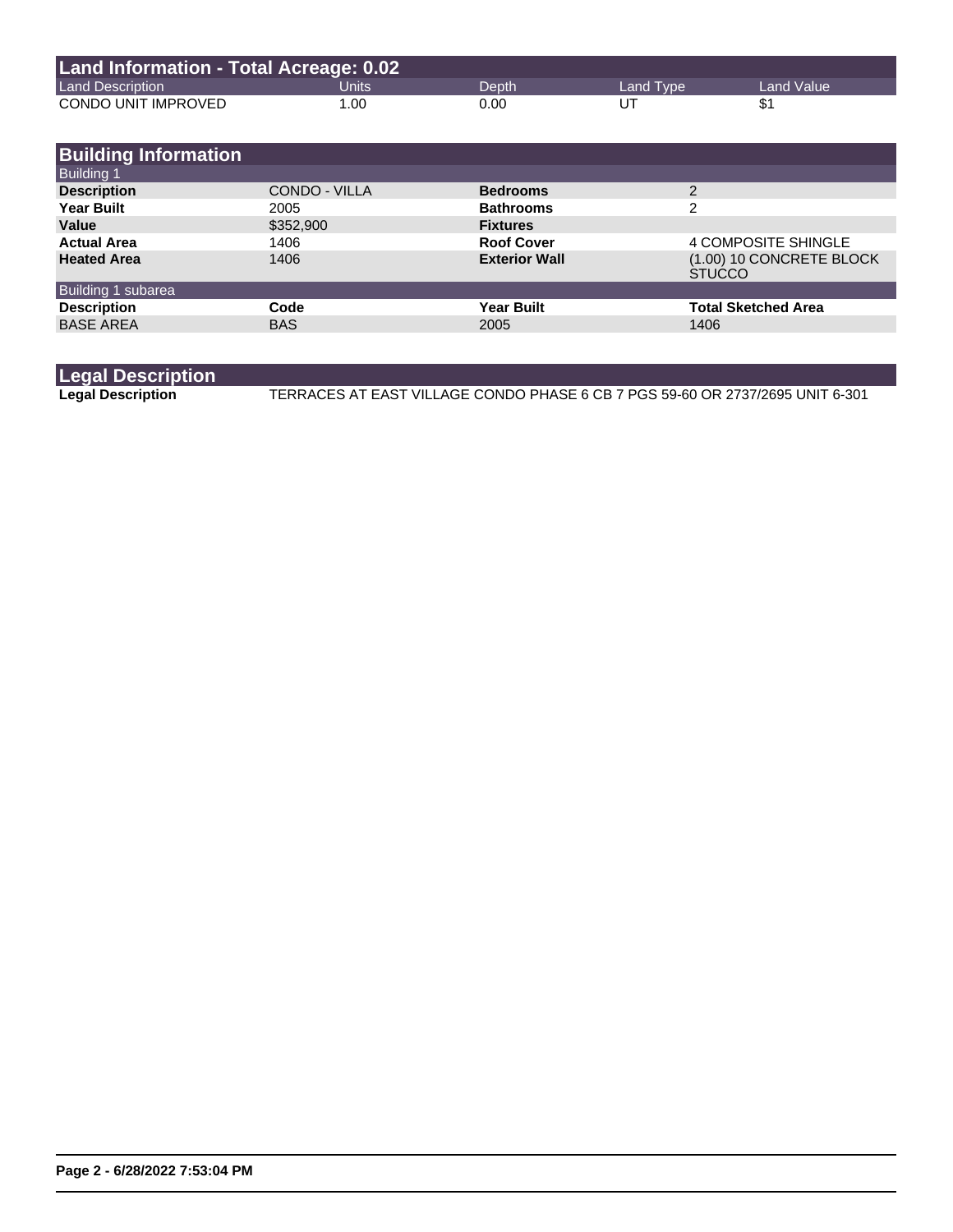